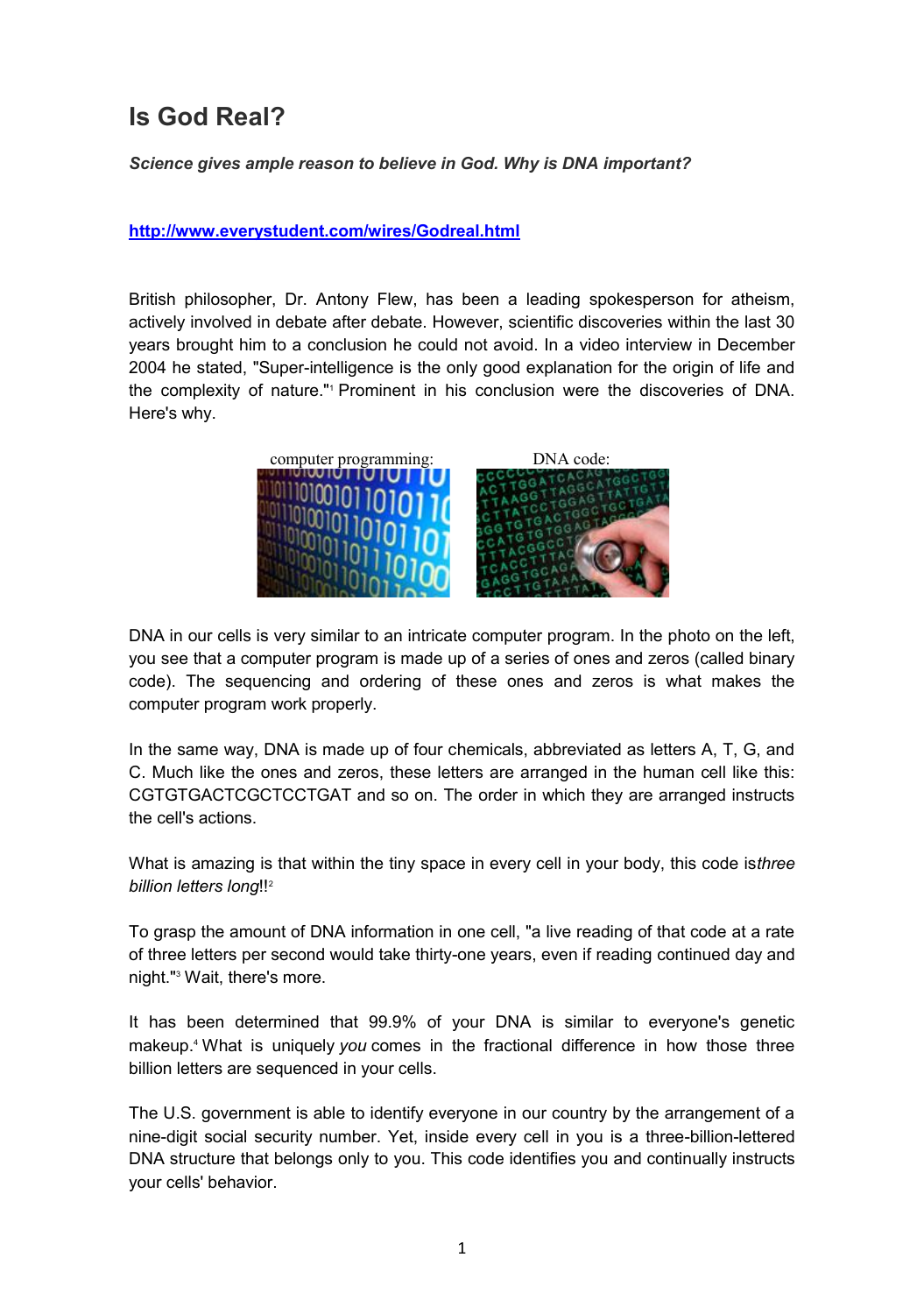## **You Can See Why DNA Is Important**

Dr. Francis Collins, director of the Human Genome Project (that mapped the human DNA structure) said that one can "think of DNA as an instructional script, a software program, sitting in the nucleus of the cell."<sup>5</sup>

Perry Marshall, an information specialist, comments on the implications of this. "There has never existed a computer program that wasn't designed...[whether it is] a code, or a program, or a message given through a language, there is always an intelligent mind behind it."<sup>6</sup>

Just as former atheist Dr. Antony Flew questioned, it is legitimate to ask oneself regarding this three billion letter code instructing the cell...who wrote this script? Who placed this working code, inside the cell?

It's like walking along the beach and you see in the sand, "Mike loves Michelle." You know the waves rolling up on the beach didn't form that--a person wrote that. It is a precise message. It is clear communication. In the same way, the DNA structure is a complex, three-billion-lettered script, informing and directing the cell's process.



How can one explain this sophisticated messaging, coding, residing in our cells?

On June 26, 2000, President Clinton congratulated those who completed the human genome sequencing. President Clinton said, "Today we are learning the language in which God created life. We are gaining ever more awe for the complexity, the beauty, the wonder of God's most divine and sacred gift."<sup>7</sup> Dr. Francis Collins, director of the Human Genome Project, followed Clinton to the podium stating, "It is humbling for me and awe inspiring to realize that we have caught the first glimpse of our own instruction book, previously known only to God."<sup>8</sup>

When looking at the DNA structure within the human body, we cannot escape the presence of intelligent (incredibly intelligent) design.

According to the Bible (which is itself incredibly complex) God is not only the Author of our existence, but he is the Relationship that makes our existence meaningful. All the intangibles in life that we crave...enough strength for any situation, joy, wisdom, and knowing we are loved...God alone gives these to us as we listen to him and trust him. He is our greatest, reliable guide in life. Just as he has engineered DNA to instruct the cell, he offers to instruct us to make our lives function well, for his glory and for our sake, because he loves us.

Why is DNA important? It's one more proof for God. He designed our bodies. He can also be trusted to design your life. Have you ever begun a relationship with God?